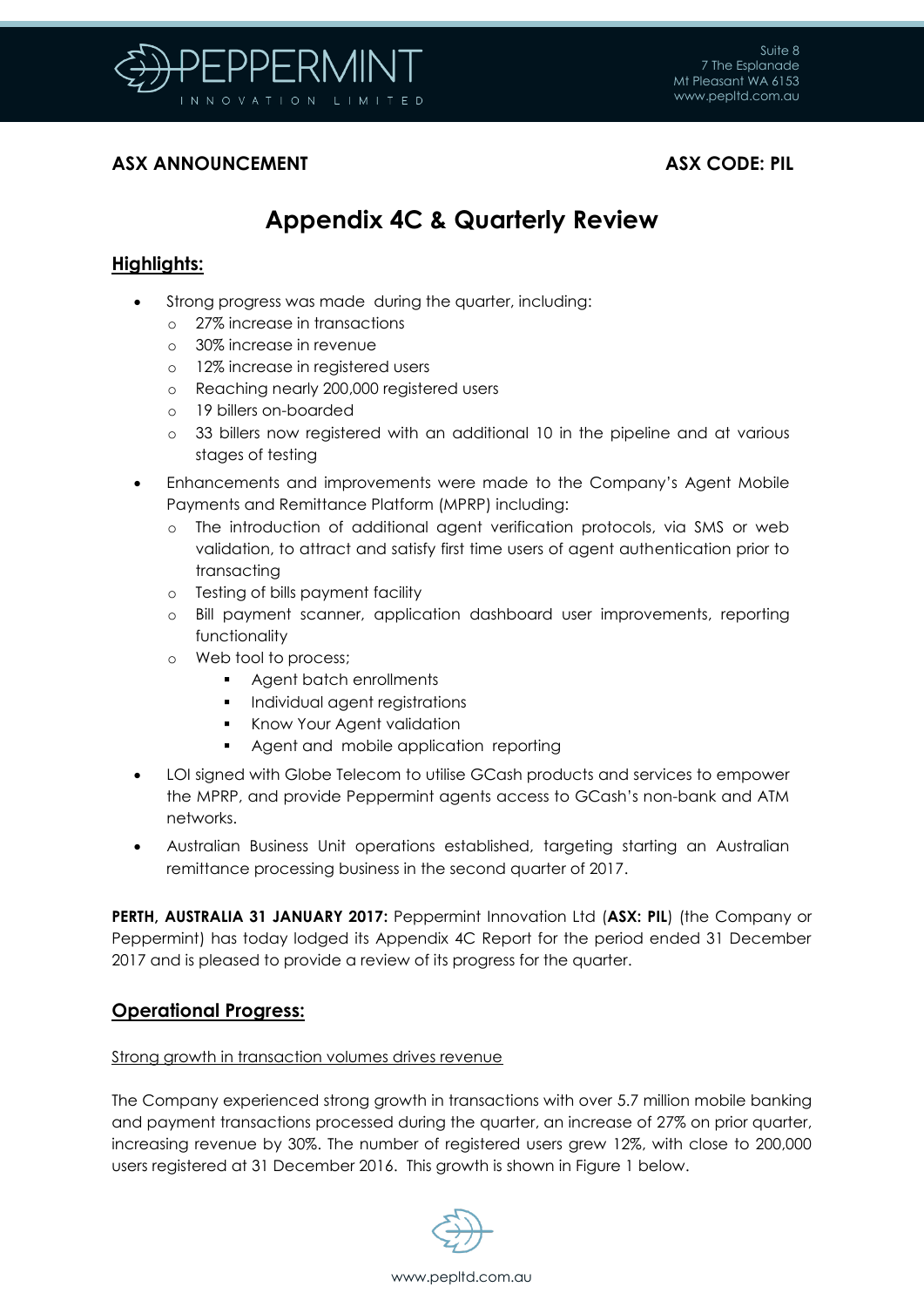



**Figure 1: Quarterly revenue, transaction volumes and numbers of registered users for calendar year 2016**

### 2.5 million UnionBank customer enrolment

Peppermint remains poised to commence batch registration of up to 2.5 million UnionBank customers to its Peppermint powered mobile banking app, UMobile with batch enrolment system testing having been completed and the system being fully operational and capable of handling large daily batch enrolments (of up to 10,000 users daily).

Peppermint continues to work with UnionBank to assist in any way we can to facilitate this.

#### Additional billers on-boarded

During the quarter, the Company on-boarded 19 additional billing parties, taking the total number of registered billers to 33. Further, an additional 10 billers are in varying stages of testing and will become available once testing is complete. Testing is required to ensure that billers' systems are suitable to process payments received via Peppermint's mobile banking and remittance platform.

Peppermint supplies the Bayad Center with its 'Peppermint Payment Collection Solution' (PPCS), which allows consumers to pay bills via a mobile phone app.

The Bayad Center is the largest bill aggregator in the Philippines with over 200 registered billers. It assists an established customer base of consumers to pay their bills, including utilities, government services, telecommunications, cable TV and internet service providers.

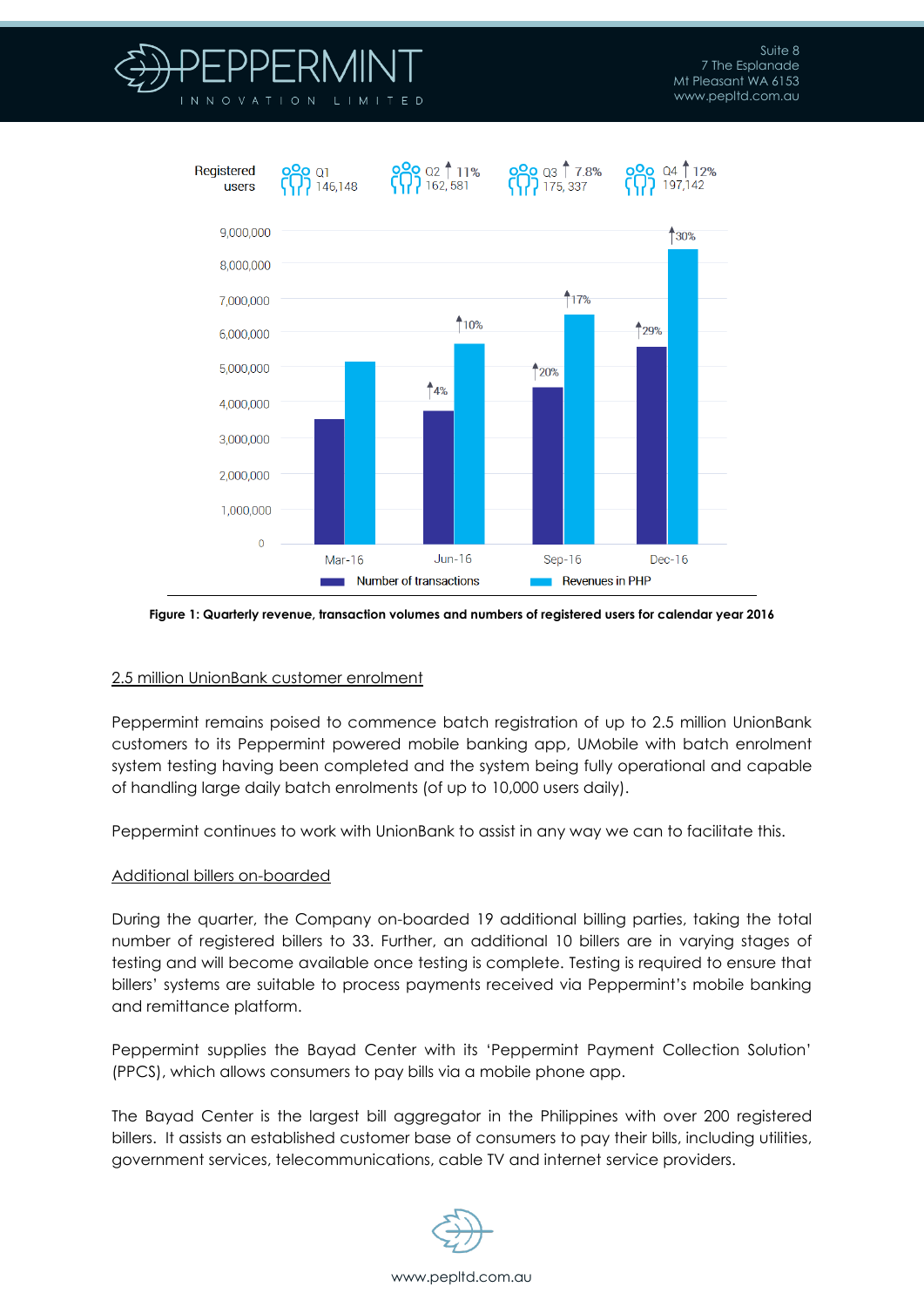

The increase in the number of billing parties to the platform is expected to accelerate the number of agents adopting the platform.

#### Partnership with GCash, subsidiary of Globe Telecom

In November 2016, Peppermint signed a Letter Of Intent (LOI) with Globe subsidiary, G-Xchange Inc, the provider of Globe's GCash offering.

Globe Telecom provides digital mobile telecommunication services to a subscriber base of 65.4 million in the Philippines. Via its GCash mobile wallet, Globe is a market leading, regulatory compliant mobile wallet provider, with a range of products and services that are complementary to Peppermint's business.

Under the LOI, agents utilising Peppermint's Mobile Payments and Remittance Platform (MPRP) will be able to distribute GCash products. This partnership has the potential to increase domestic and international transactions across the Peppermint platform and directly drive revenues. A multi agent pilot program has been planned with GCash to examine the mutual benefits of this effort and is currently being reviewed by the BSP.

#### Agent Mobile Payments and Remittance Platform (MPRP) Enhancements

The Company continued to enhance and improve the functionality of its MPRP; adding a bill payment scanner and making minor tweaks to its Mobile App and suite of web tools to allow for agent batch enrolment, individual agent registration, Know Your Agent validation, application dashboard user improvements and reporting functionality for agents.

To further enhance security protocols, Peppermint's newly developed agent validation protocol allows consumers to independently validate an agent utilising the MyWeps mobile app, providing additional security to further protect the first time customer. In addition to seeing an agent's details within the mobile app, consumers can independently confirm an agent's identity via a simple SMS or web validation process, which draws on a centralised server to provide instant confirmation of an agent's identification.

The Company is currently developing geo-location functionality to allow consumers to locate agents using the platform.

#### UCPB Bank Strategic Partnership

The Company continues to progress its plans with UCPB to provide a direct credit to bank facility for international money transfers via the 'Peppermint Fast Remittance System' (PFRS). Installation of a connection between the Interbank Funds Transfer Facility (IBFT) and Bancnet is progressing well, and the Company will commence testing once the installation is complete.

Additionally, the Company has been working on a new version of the Mobile Banking App for UCPB, with the completed product currently in testing and soon to be finalised. This follows UCPB's signalled intention going forward to provide account holders with the Mobile

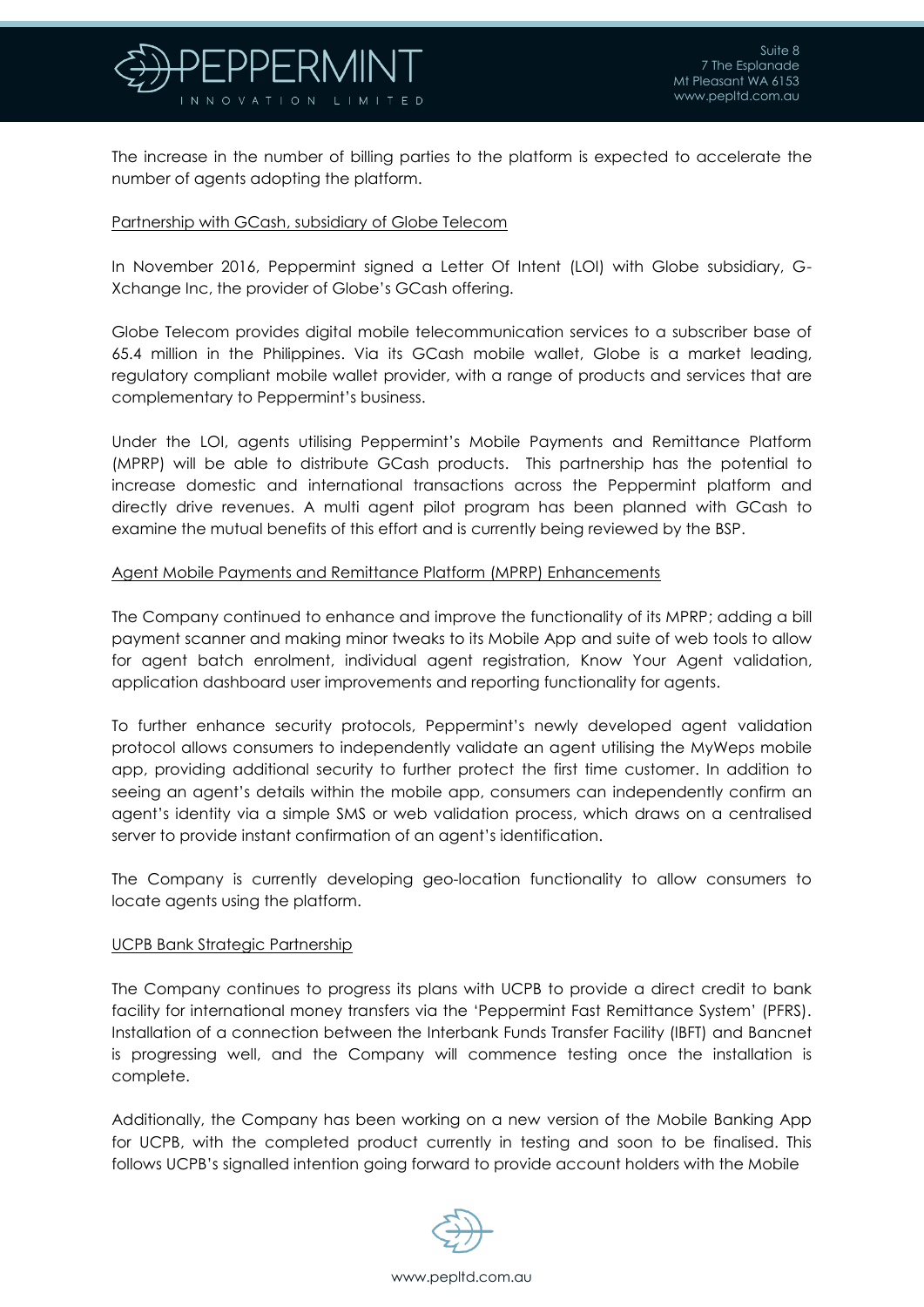

Banking App free of any of the existing fees currently charged to account holders utilising the mobile banking app.

The Company continues to work closely with the UCPB to identify and develop additional offerings and services as part of the strategic partnership.

#### Australian Business Unit (ABU) Rollout

The Company commenced building its Australian operations, led by international payments expert Mr Rod Tasker. Rod was appointed as NED and Strategy Advisor in the September 2016 quarter and he was joined in the December quarter by Mr Manish Arya. Manish brings years of experience within the remittance industry to the Peppermint team, and with Rod is focused on developing a best-in-class remittance offering with a robust compliance framework, supported by policies, procedures and the appropriate technology. They are also working to establish key relationships with banks and FX providers and developing the plan to build this business.

The international remittance market from Australia to the Philippines transacts close to AU\$1 billion per annum, with commissions of 9.52% on average (for Q4 2016) earned on funds remitted from Australia (compared to a global average of 7.4% - *source: Remittance Prices, World Bank, December 2016).* This remains a large remittance corridor, with the expatriate Filipino community regularly sending funds back to relatives in the Philippines to cover dayto-day living expenses. This presents an opportunity for Peppermint to enter a high-margin market, with the Company registering its intentions with local regulator, Austrac, to commence remittance processing in the second quarter of 2017.

The Appendix 4C quarterly cash flow report is attached.

| . .<br>۰. |  |
|-----------|--|
|-----------|--|

| For more information, please contact: | For all media enquiries, please contact |
|---------------------------------------|-----------------------------------------|
| Chris Kain                            | Andrew Ramadge                          |
| Managing Director & CEO               | <b>Media &amp; Capital Partners</b>     |
| Peppermint Innovation                 | +61 475 797 471                         |
| info@pepltd.com.au                    | Andrew.Ramadge@mcpartners.com.au        |

#### **About Peppermint Innovation Ltd**

Peppermint Innovation Limited is an Australian company focused on the commercialisation and further development of the Peppermint Platform, a mobile banking, payments and remittance technology designed for banks, mobile money operators, money transfer and funds remittance companies, payment processors, retailers/merchants, credit card companies and microfinance institutions. Peppermint currently operates the Peppermint Platform in the Philippines.

Peppermint provides an attractive tool to access mobile banking to remit money and process payments through a system not tied to a particular bank or telephony company.

The Peppermint Platform is currently being used by leading commercial banks and bill payment aggregators in the Philippines.

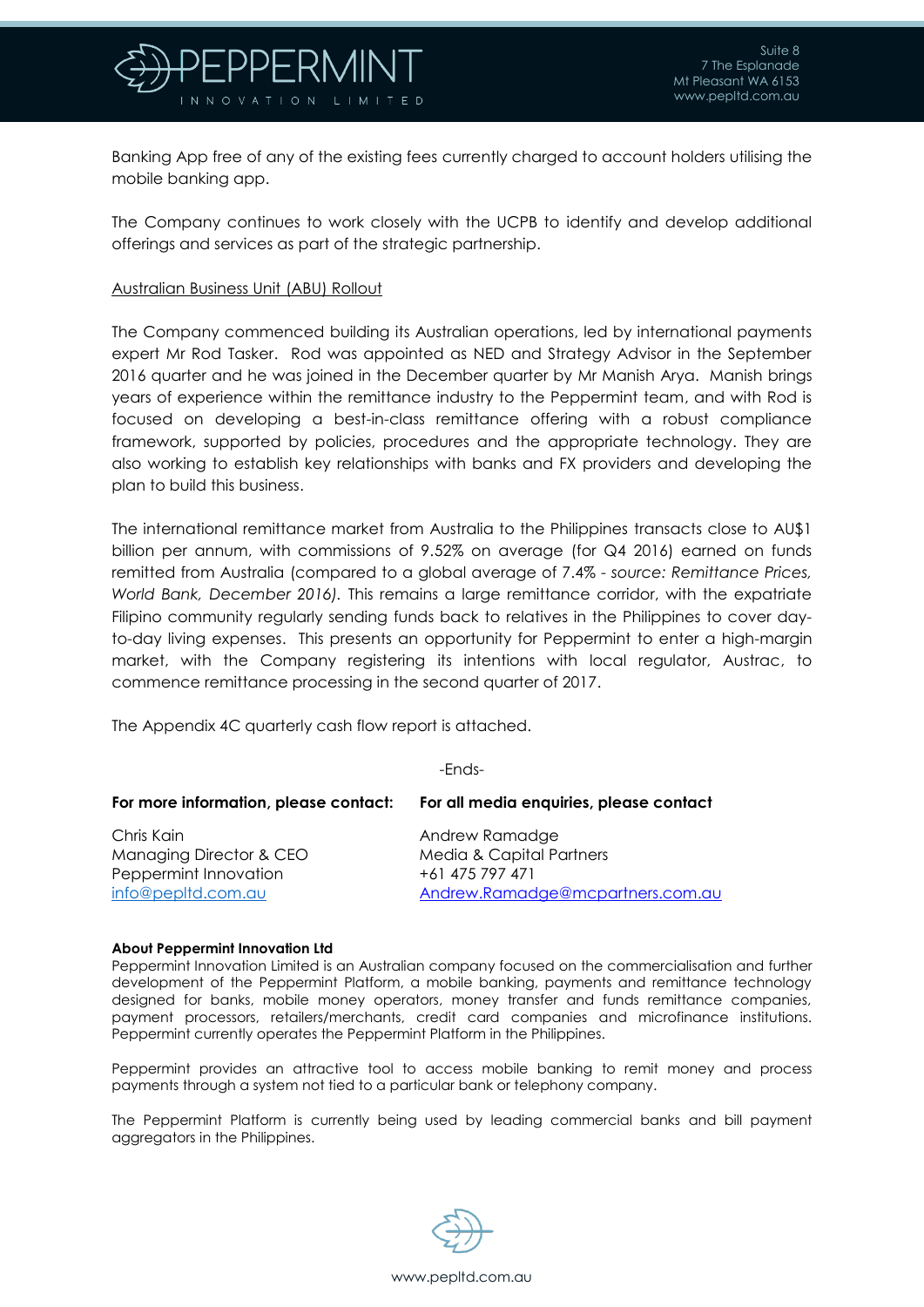

 $\bar{4}$ 

*+Rule 4.7B*

# **Appendix 4C**

# **Quarterly report for entities subject to Listing Rule 4.7B**

Introduced 31/03/00 Amended 30/09/01, 24/10/05, 17/12/10, 01/09/16

| Name of entity                |                                   |
|-------------------------------|-----------------------------------|
| Peppermint Innovation Limited |                                   |
| <b>ABN</b>                    | Quarter ended ("current quarter") |
| 56 125 931 964                | 31 December 2016                  |
|                               |                                   |

|     | <b>Consolidated statement of cash flows</b>      | <b>Current quarter</b><br>\$A'000 | Year to date<br>(6 months)<br>\$A'000 |
|-----|--------------------------------------------------|-----------------------------------|---------------------------------------|
| 1.  | Cash flows from operating activities             |                                   |                                       |
| 1.1 | Receipts from customers                          | 221                               | 403                                   |
| 1.2 | Payments for                                     |                                   |                                       |
|     | research and development<br>(a)                  |                                   |                                       |
|     | (b) product manufacturing and operating<br>costs | (280)                             | (426)                                 |
|     | advertising and marketing<br>(c)                 | (58)                              | (93)                                  |
|     | leased assets<br>(d)                             |                                   | (2)                                   |
|     | staff costs<br>(e)                               | (282)                             | (512)                                 |
|     | (f)<br>administration and corporate costs        | (28)                              | (301)                                 |
| 1.3 | Dividends received (see note 3)                  |                                   |                                       |
| 1.4 | Interest received                                | $\mathcal{P}$                     | 6                                     |
| 1.5 | Interest and other costs of finance paid         |                                   | (1)                                   |
| 1.6 | Income taxes paid                                |                                   |                                       |
| 1.7 | Government grants and tax incentives             |                                   |                                       |

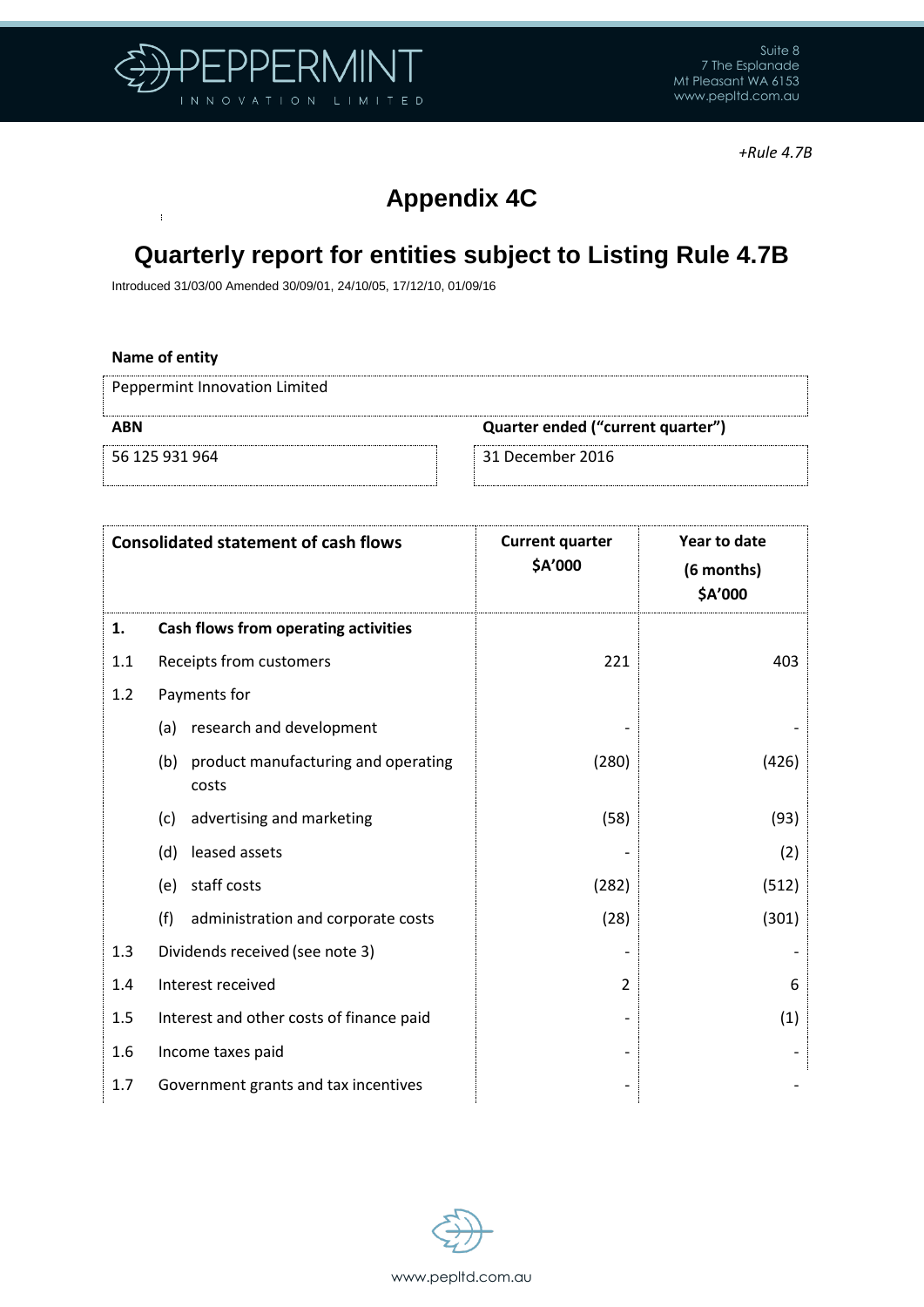

|     | <b>Consolidated statement of cash flows</b>       | <b>Current quarter</b><br>\$A'000 | Year to date<br>(6 months)<br>\$A'000 |
|-----|---------------------------------------------------|-----------------------------------|---------------------------------------|
| 1.8 | Other (provide details if material)               | -                                 |                                       |
| 1.9 | Net cash from / (used in) operating<br>activities | (425)                             | (926)                                 |

| 2.  | Cash flows from investing activities              |  |
|-----|---------------------------------------------------|--|
| 2.1 | Payments to acquire:                              |  |
|     | property, plant and equipment<br>(a)              |  |
|     | businesses (see item 10)<br>(b)                   |  |
|     | (c)<br>investments                                |  |
|     | intellectual property<br>(d)                      |  |
|     | other non-current assets<br>(e)                   |  |
| 2.2 | Proceeds from disposal of:                        |  |
|     | property, plant and equipment<br>(a)              |  |
|     | businesses (see item 10)<br>(b)                   |  |
|     | (c)<br>investments                                |  |
|     | intellectual property<br>(d)                      |  |
|     | (e)<br>other non-current assets                   |  |
| 2.3 | Cash flows from loans to other entities           |  |
| 2.4 | Dividends received (see note 3)                   |  |
| 2.5 | Other (provide details if material)               |  |
| 2.6 | Net cash from / (used in) investing<br>activities |  |

| З.  | Cash flows from financing activities                                           |     |     |
|-----|--------------------------------------------------------------------------------|-----|-----|
| 3.1 | Proceeds from issues of shares                                                 |     |     |
| 3.2 | Proceeds from issue of convertible notes                                       |     |     |
| 3.3 | Proceeds from exercise of share options                                        | -   |     |
| 3.4 | Transaction costs related to issues of<br>shares, convertible notes or options | (6) | (6) |

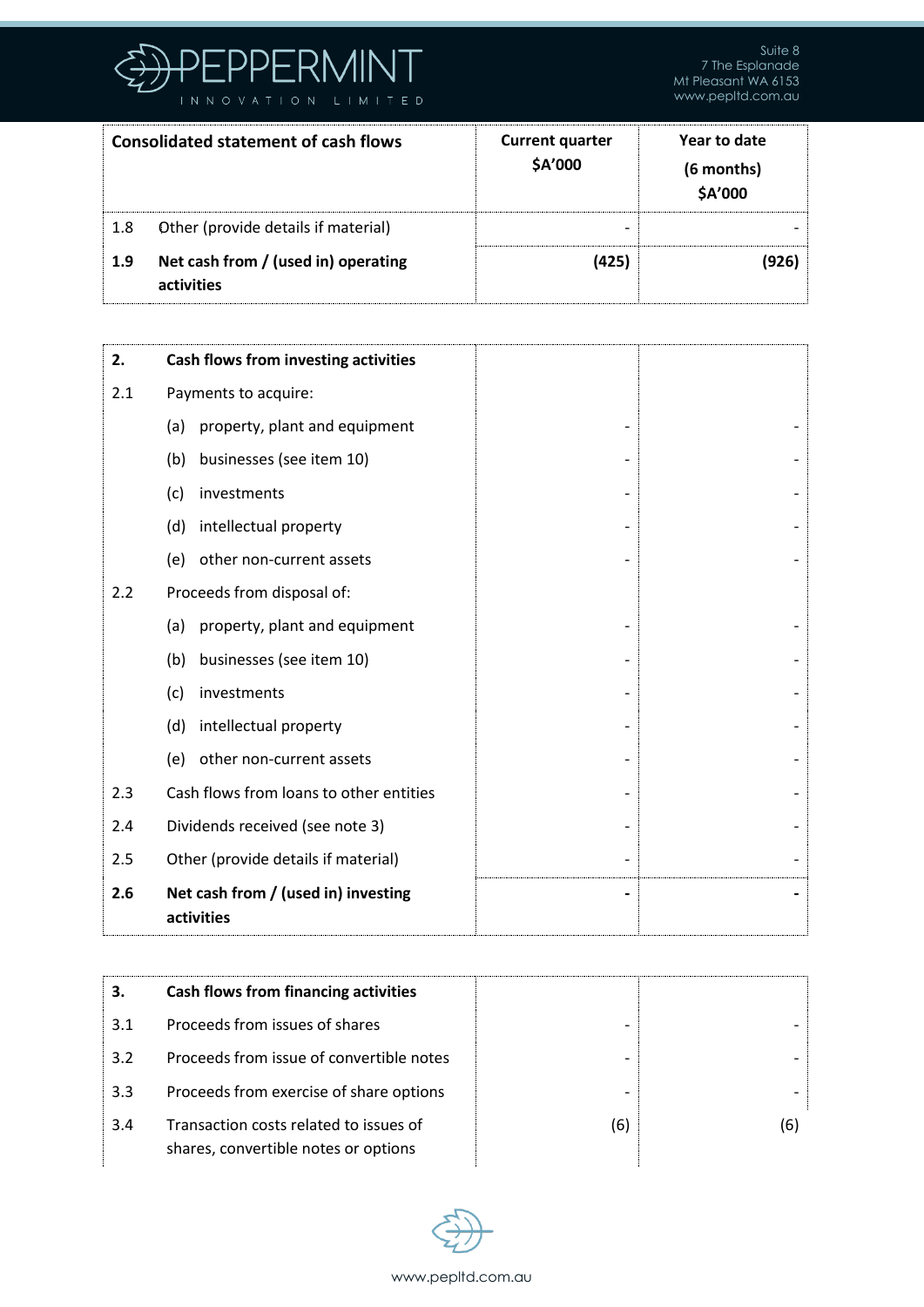

|      | <b>Consolidated statement of cash flows</b>          | <b>Current quarter</b><br>\$A'000 | Year to date<br>(6 months)<br>\$A'000 |
|------|------------------------------------------------------|-----------------------------------|---------------------------------------|
| 3.5  | Proceeds from borrowings                             |                                   |                                       |
| 3.6  | Repayment of borrowings                              |                                   |                                       |
| 3.7  | Transaction costs related to loans and<br>borrowings |                                   |                                       |
| 3.8  | Dividends paid                                       |                                   |                                       |
| 3.9  | Other (provide details if material)                  |                                   |                                       |
| 3.10 | Net cash from / (used in) financing<br>activities    | (6)                               | (6)                                   |

| 4.  | Net increase / (decrease) in cash and cash<br>equivalents for the period |       |       |
|-----|--------------------------------------------------------------------------|-------|-------|
| 4.1 | Cash and cash equivalents at beginning of<br>quarter/year to date        | 1,606 | 2,107 |
| 4.2 | Net cash from / (used in) operating<br>activities (item 1.9 above)       | (425) | (926) |
| 4.3 | Net cash from / (used in) investing<br>activities (item 2.6 above)       |       |       |
| 4.4 | Net cash from / (used in) financing<br>activities (item 3.10 above)      | (6)   | (6)   |
| 4.5 | Effect of movement in exchange rates on<br>cash held                     |       |       |
| 4.6 | Cash and cash equivalents at end of<br>quarter                           | 1,175 | 1,175 |

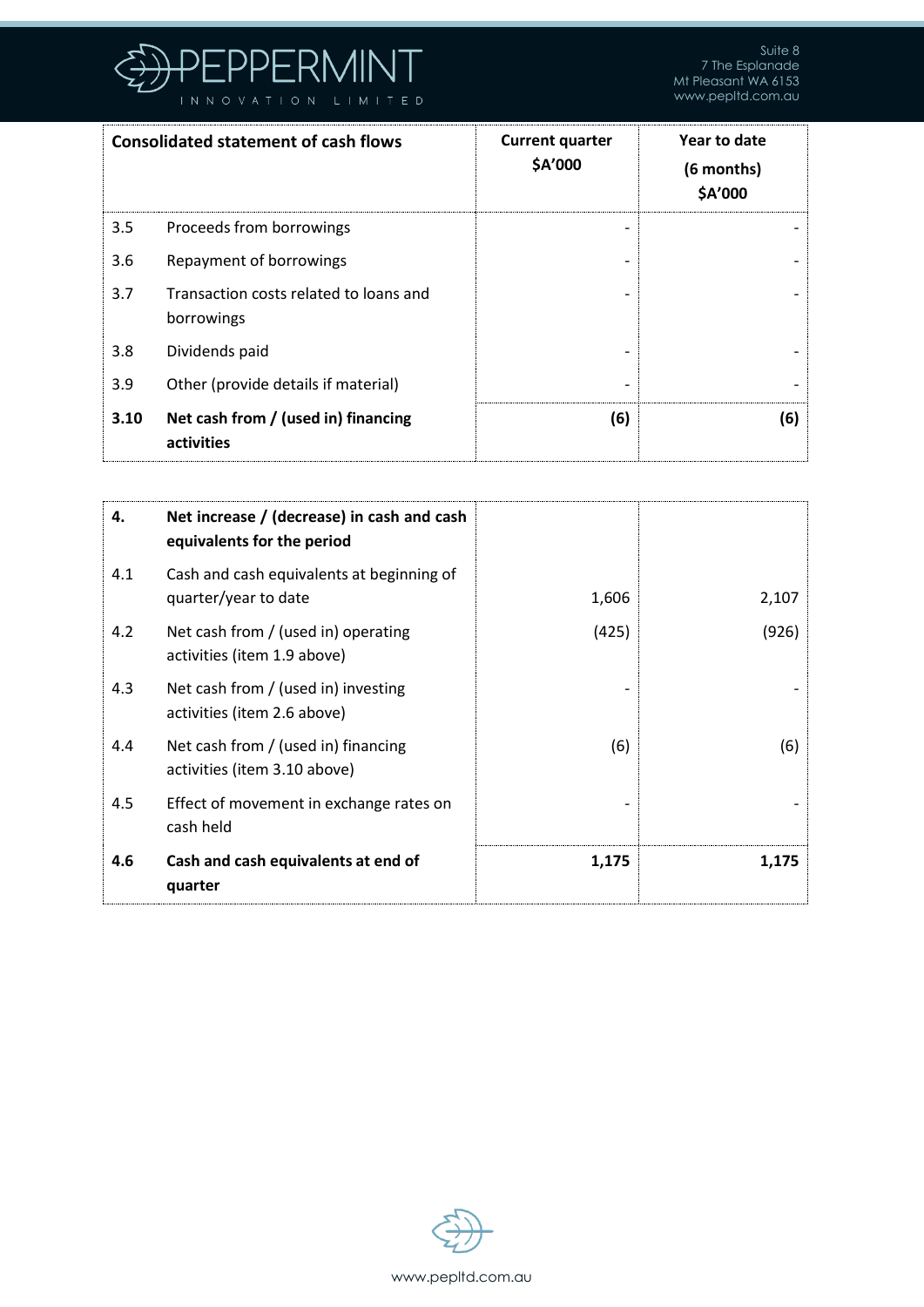

| 5.  | <b>Reconciliation of cash and cash</b><br>equivalents at the end of the quarter (as<br>shown in the consolidated statement of<br>cash flows) to the related items in the<br>accounts | <b>Current quarter</b><br>\$A'000 | <b>Previous quarter</b><br>\$A'000 |
|-----|--------------------------------------------------------------------------------------------------------------------------------------------------------------------------------------|-----------------------------------|------------------------------------|
| 5.1 | <b>Bank balances</b>                                                                                                                                                                 | 78                                | 56                                 |
| 5.2 | Call deposits                                                                                                                                                                        | 1,092                             | 1,545                              |
| 5.3 | <b>Bank overdrafts</b>                                                                                                                                                               |                                   |                                    |
| 5.4 | Other (provide details)                                                                                                                                                              | 5                                 | 5                                  |
| 5.5 | Cash and cash equivalents at end of<br>quarter (should equal item 4.6 above)                                                                                                         | 1,175                             | 1,606                              |

| 6.  | Payments to directors of the entity and their associates                           | <b>Current quarter</b><br>\$A'000 |
|-----|------------------------------------------------------------------------------------|-----------------------------------|
| 6.1 | Aggregate amount of payments to these parties included in<br>item $1.2$            | 162                               |
| 6.2 | Aggregate amount of cash flow from loans to these parties<br>included in item 2.3  |                                   |
| 6.3 | Include below any explanation necessary to understand the transactions included in |                                   |

6.3 Include below any explanation necessary to understand the transactions included in items 6.1 and 6.2

| Director's fees, executive remuneration and consulting fees. |                                                                                                             |                                   |
|--------------------------------------------------------------|-------------------------------------------------------------------------------------------------------------|-----------------------------------|
| 7.                                                           | Payments to related entities of the entity and their associates                                             | <b>Current quarter</b><br>\$A'000 |
| 7.1                                                          | Aggregate amount of payments to these parties included in<br>item $1.2$                                     |                                   |
| 7.2                                                          | Aggregate amount of cash flow from loans to these parties<br>included in item 2.3                           |                                   |
| 7.3                                                          | Include below any explanation necessary to understand the transactions included in<br>items $7.1$ and $7.2$ |                                   |
| n/a                                                          |                                                                                                             |                                   |

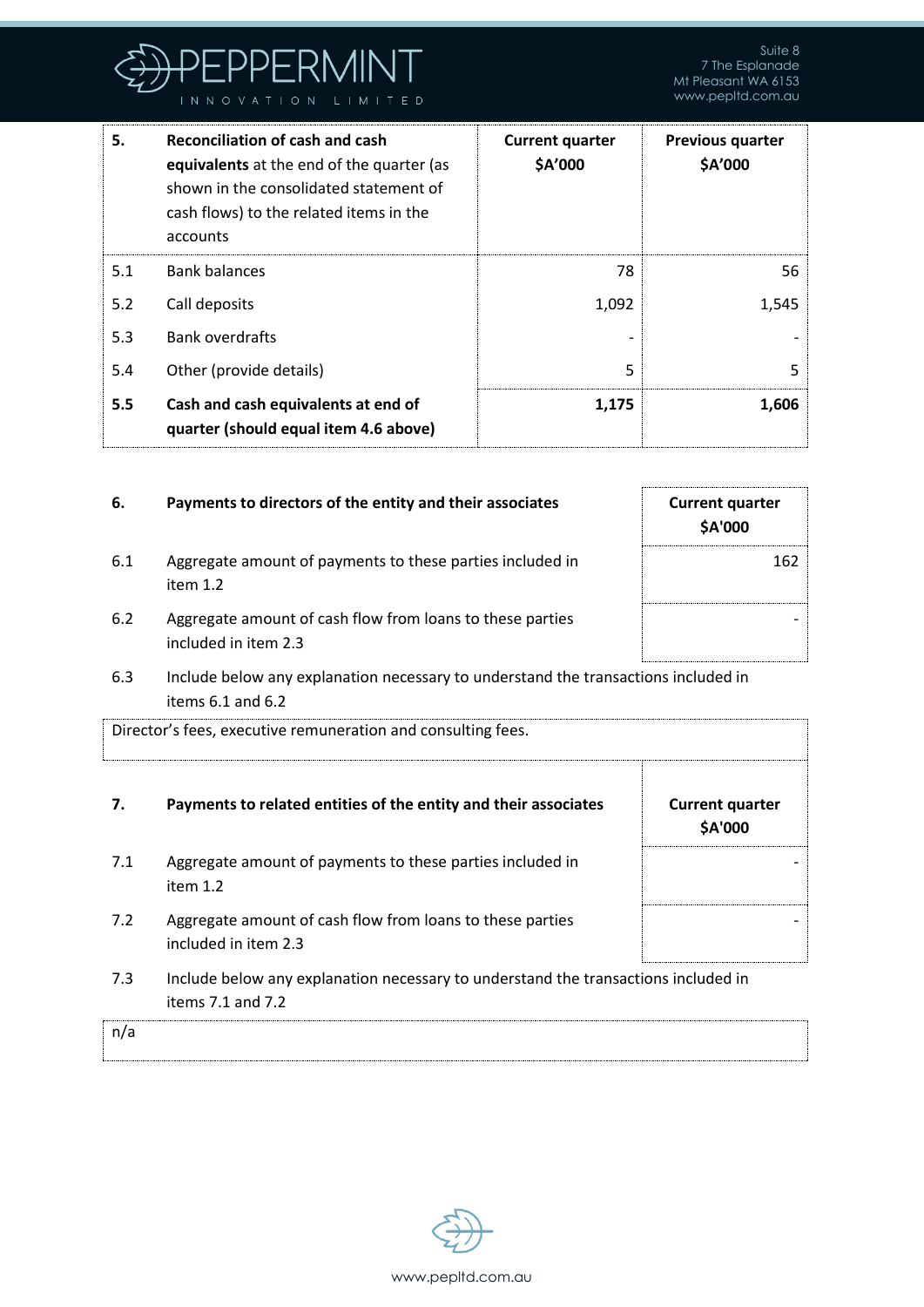

- **8. Financing facilities available** *Add notes as necessary for an understanding of the position*
- 8.1 Loan facilities

n/a

- 8.2 Credit standby arrangements
- 8.3 Other (please specify)

| <b>Total facility amount</b><br>at quarter end<br>\$A'000 | Amount drawn at<br>quarter end<br>\$A'000 |
|-----------------------------------------------------------|-------------------------------------------|
|                                                           |                                           |
|                                                           |                                           |

8.4 Include below a description of each facility above, including the lender, interest rate and whether it is secured or unsecured. If any additional facilities have been entered into or are proposed to be entered into after quarter end, include details of those facilities as well.

| 9.  | Estimated cash outflows for next quarter  | \$A'000 |
|-----|-------------------------------------------|---------|
| 9.1 | Research and development                  |         |
| 9.2 | Product manufacturing and operating costs | 156     |
| 9.3 | Advertising and marketing                 | 45      |
| 9.4 | Leased assets                             |         |
| 9.5 | Staff costs                               | 246     |
| 9.6 | Administration and corporate costs        | 101     |
| 9.7 | Other (provide details if material)       |         |
| 9.8 | <b>Total estimated cash outflows</b>      | 548     |